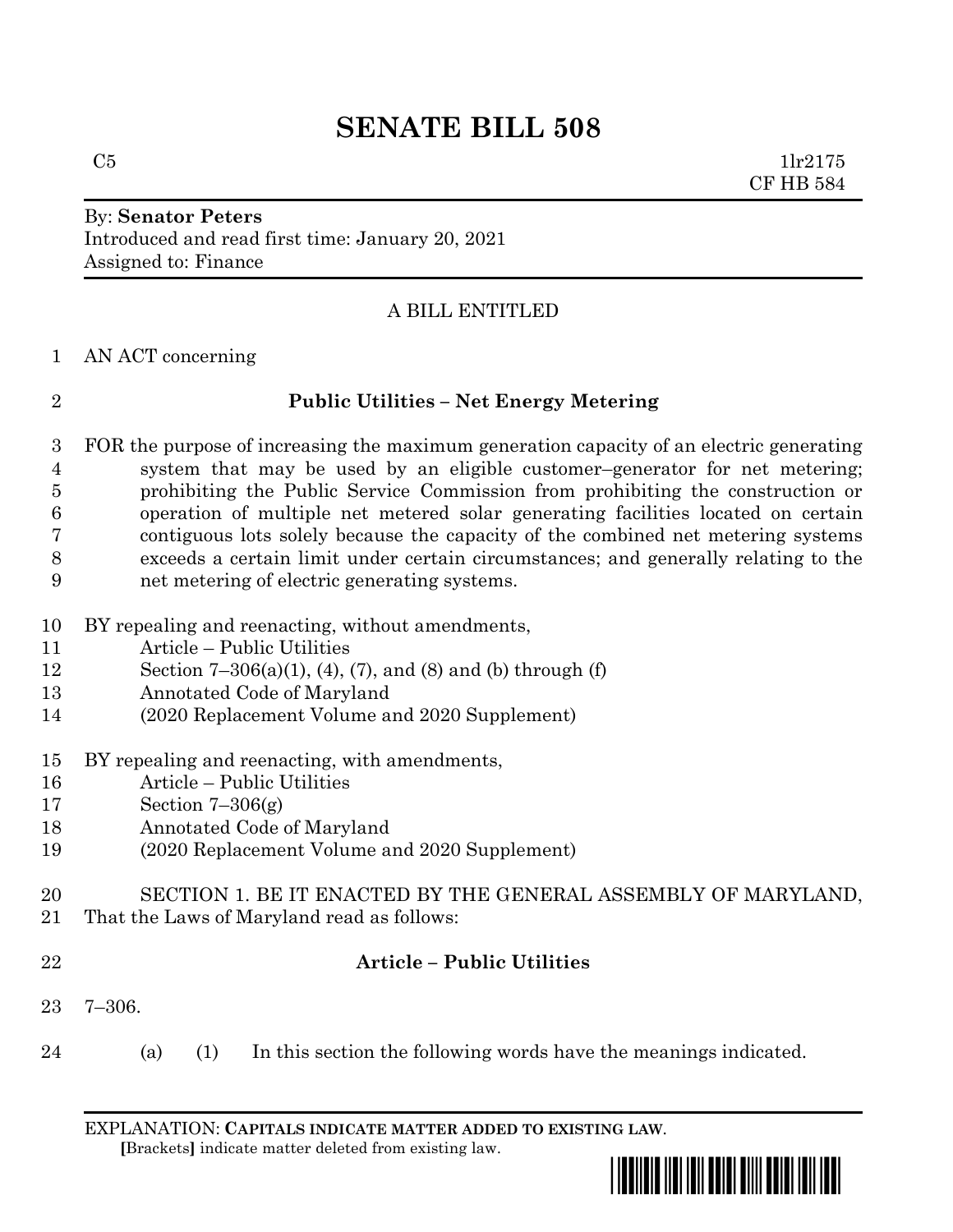#### **SENATE BILL 508**

 (4) "Eligible customer–generator" means a customer that owns and operates, leases and operates, or contracts with a third party that owns and operates a biomass, micro combined heat and power, solar, fuel cell, wind, or closed conduit hydro electric generating facility that:

- 
- (i) is located on the customer's premises or contiguous property;

 (ii) is interconnected and operated in parallel with an electric company's transmission and distribution facilities; and

 (iii) is intended primarily to offset all or part of the customer's own electricity requirements.

 (7) "Net energy metering" means measurement of the difference between the electricity that is supplied by an electric company and the electricity that is generated by an eligible customer–generator and fed back to the electric grid over the eligible customer–generator's billing period.

 (8) "Net excess generation" means the amount of the electricity generated by an eligible customer–generator that is in excess of the electricity consumed by the eligible customer–generator and that results in a negative kilowatt–hour reading at the end of the eligible customer–generator's billing cycle.

 (b) The General Assembly finds and declares that a program to provide net energy metering for eligible customer–generators is a means to encourage private investment in renewable energy resources, stimulate in–State economic growth, enhance continued diversification of the State's energy resource mix, and reduce costs of interconnection and administration.

 (c) An electric company serving an eligible customer–generator shall ensure that the meter installed for net energy metering is capable of measuring the flow of electricity in two directions.

 (d) The Commission shall require electric utilities to develop a standard contract or tariff for net energy metering and make it available to eligible customer–generators on a first–come, first–served basis until the rated generating capacity owned and operated by eligible customer–generators in the State reaches 1,500 megawatts.

 (e) (1) A net energy metering contract or tariff shall be identical, in energy rates, rate structure, and monthly charges, to the contract or tariff that the customer would be assigned if the customer were not an eligible customer–generator.

 (2) (i) A net energy metering contract or tariff may not include charges that would raise the eligible customer–generator's minimum monthly charge above that of customers of the rate class to which the eligible customer–generator would otherwise be assigned.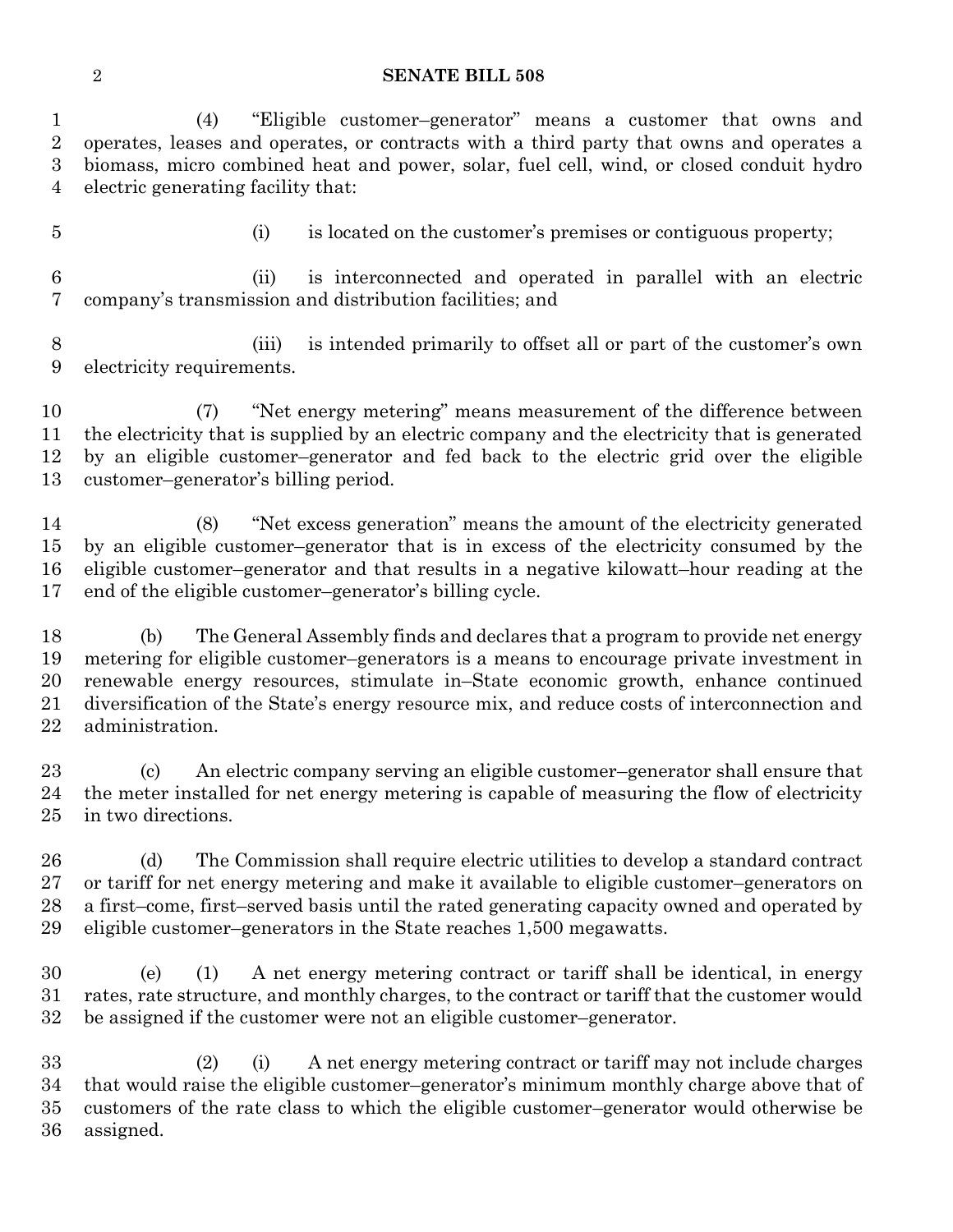## **SENATE BILL 508** 3

| $\mathbf 1$<br>$\overline{2}$      | Charges prohibited by this paragraph include new or additional<br>(ii)<br>demand charges, standby charges, customer charges, and minimum monthly charges.                                                                                                                                                                                                                                                                        |
|------------------------------------|----------------------------------------------------------------------------------------------------------------------------------------------------------------------------------------------------------------------------------------------------------------------------------------------------------------------------------------------------------------------------------------------------------------------------------|
| 3<br>$\overline{4}$                | The electric company shall calculate net energy metering in accordance<br>(f)<br>(1)<br>with this subsection.                                                                                                                                                                                                                                                                                                                    |
| $\overline{5}$<br>6                | Net energy produced or consumed on a regular basis shall be measured<br>(2)<br>in accordance with standard metering practices.                                                                                                                                                                                                                                                                                                   |
| 7<br>8<br>9                        | If electricity supplied by the grid exceeds electricity generated by the<br>(3)<br>eligible customer-generator during a month, the eligible customer-generator shall be billed<br>for the net energy supplied in accordance with subsection (e) of this section.                                                                                                                                                                 |
| 10<br>11<br>12                     | If electricity generated by the eligible customer-generator exceeds the<br>(4)<br>electricity supplied by the grid, the eligible customer-generator shall be billed only<br>customer charges for that month in accordance with subsection (e) of this section.                                                                                                                                                                   |
| 13<br>14                           | An eligible customer-generator under paragraph (4) of this<br>(5)<br>(i)<br>subsection may accrue net excess generation for a period:                                                                                                                                                                                                                                                                                            |
| $15\,$                             | not to exceed 12 months; and<br>1.                                                                                                                                                                                                                                                                                                                                                                                               |
| 16<br>17                           | 2.<br>that ends with the billing cycle that is complete<br>immediately prior to the end of April of each year.                                                                                                                                                                                                                                                                                                                   |
| 18<br>19                           | The electric company shall carry forward net excess generation<br>(ii)<br>until:                                                                                                                                                                                                                                                                                                                                                 |
| 20<br>21                           | eligible customer-generator's<br>the<br>of<br>consumption<br>1.<br>electricity from the grid eliminates the net excess generation; or                                                                                                                                                                                                                                                                                            |
| 22<br>23                           | 2.<br>the accrual period under subparagraph (i) of this<br>paragraph expires.                                                                                                                                                                                                                                                                                                                                                    |
| 24<br>$25\,$<br>26<br>$27\,$<br>28 | (iii)<br>1.<br>The dollar value of net excess generation shall be equal to<br>the generation or commodity portion of the rate that the eligible customer-generator would<br>have been charged by the electric company averaged over the previous 12–month period<br>ending with the billing cycle that is complete immediately prior to the end of April<br>multiplied by the number of kilowatt-hours of net excess generation. |
| 29<br>30<br>$31\,$<br>$32\,$       | 2.<br>For customers served by an electricity supplier, the dollar<br>value of the net excess generation shall be equal to the generation or commodity rate that<br>the customer would have been charged by the electricity supplier multiplied by the number<br>of kilowatt-hours of net excess generation.                                                                                                                      |
|                                    |                                                                                                                                                                                                                                                                                                                                                                                                                                  |

 (6) (i) On or before 30 days after the billing cycle that is complete immediately prior to the end of April of each year, the electric company shall pay each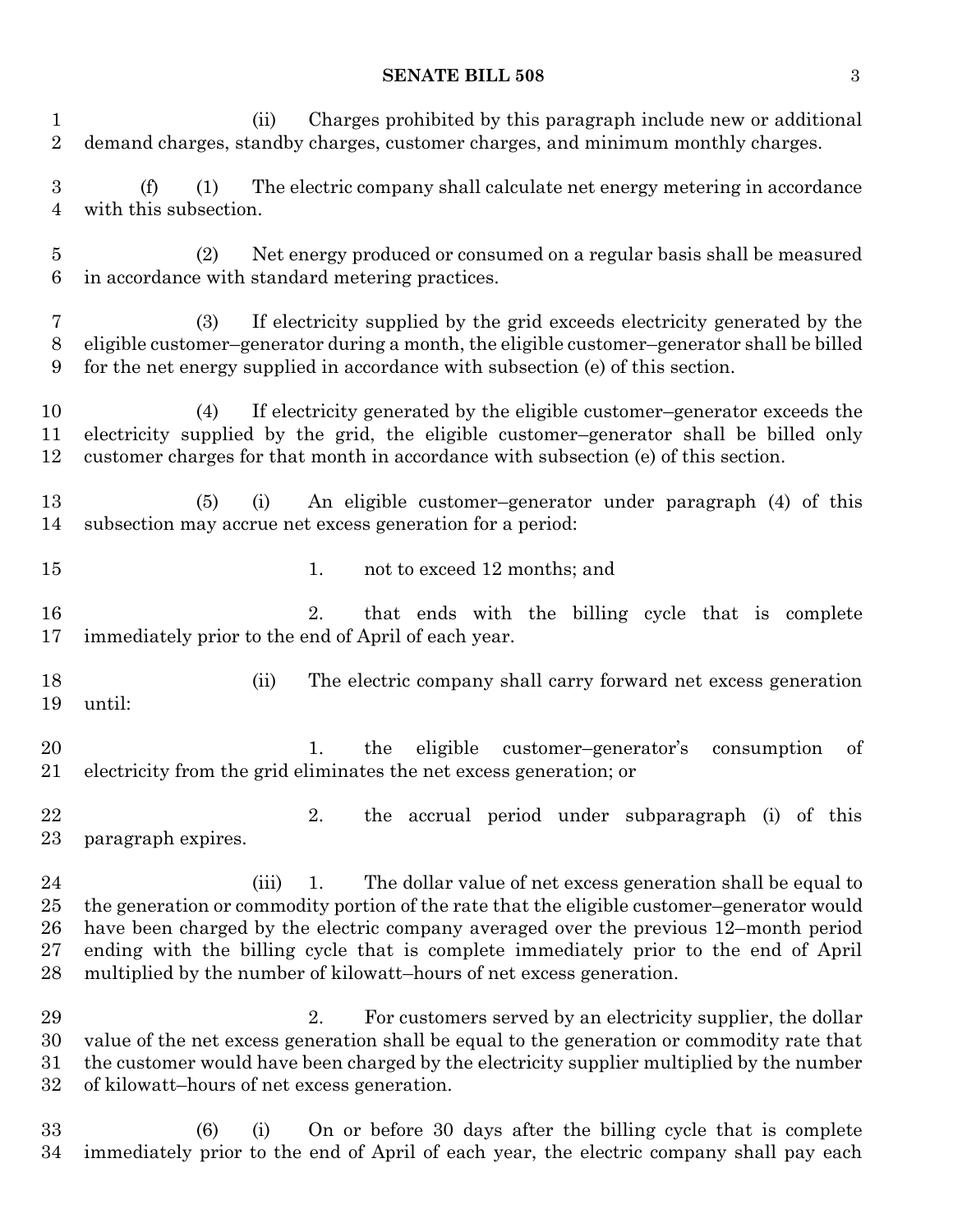### **SENATE BILL 508**

 eligible customer–generator for the dollar value of any accrued net excess generation remaining at the end of the previous 12–month period ending with the billing cycle that is complete immediately prior to the end of April.

 (ii) Within 15 days after the date the eligible customer–generator closes the eligible customer–generator's account, the electric company shall pay the eligible customer–generator for the dollar value of any accrued net excess generation remaining at the time the eligible customer–generator closes the account.

 (7) (i) Notwithstanding paragraphs (5) and (6) of this subsection, an eligible customer–generator served by an electric cooperative that serves a population of less than 250,000 in its distribution territory may choose to be paid for the dollar value of net excess generation remaining at the end of each month instead of at the end of the accrual period specified under paragraph (5)(i) of this subsection.

13 (ii) If an eligible customer–generator chooses to be paid for the dollar value of net excess generation remaining at the end of each month:

 1. the customer–generator may accrue net excess generation on a monthly basis;

17 2. the dollar value of the net excess generation shall be equal to the generation or commodity portion of the rate that the eligible customer–generator would have been charged by the electric company for the previous month; and

 3. on or before 30 days after the end of each month, the electric cooperative shall pay the eligible customer–generator for the dollar value of net excess generation remaining at the end of the previous month.

 (g) (1) The generating capacity of an electric generating system used by an eligible customer–generator for net metering may not exceed **[**2**] 5** megawatts.

 (2) An electric generating system used by an eligible customer–generator for net metering shall meet all applicable safety and performance standards established by the National Electrical Code, the Institute of Electrical and Electronics Engineers, and Underwriters Laboratories.

 (3) The Commission may adopt by regulation additional control and testing requirements for eligible customer–generators that the Commission determines are necessary to protect public safety and system reliability.

 (4) An electric company may not require an eligible customer–generator whose electric generating system meets the standards of paragraphs (2) and (3) of this subsection to:

(i) install additional controls;